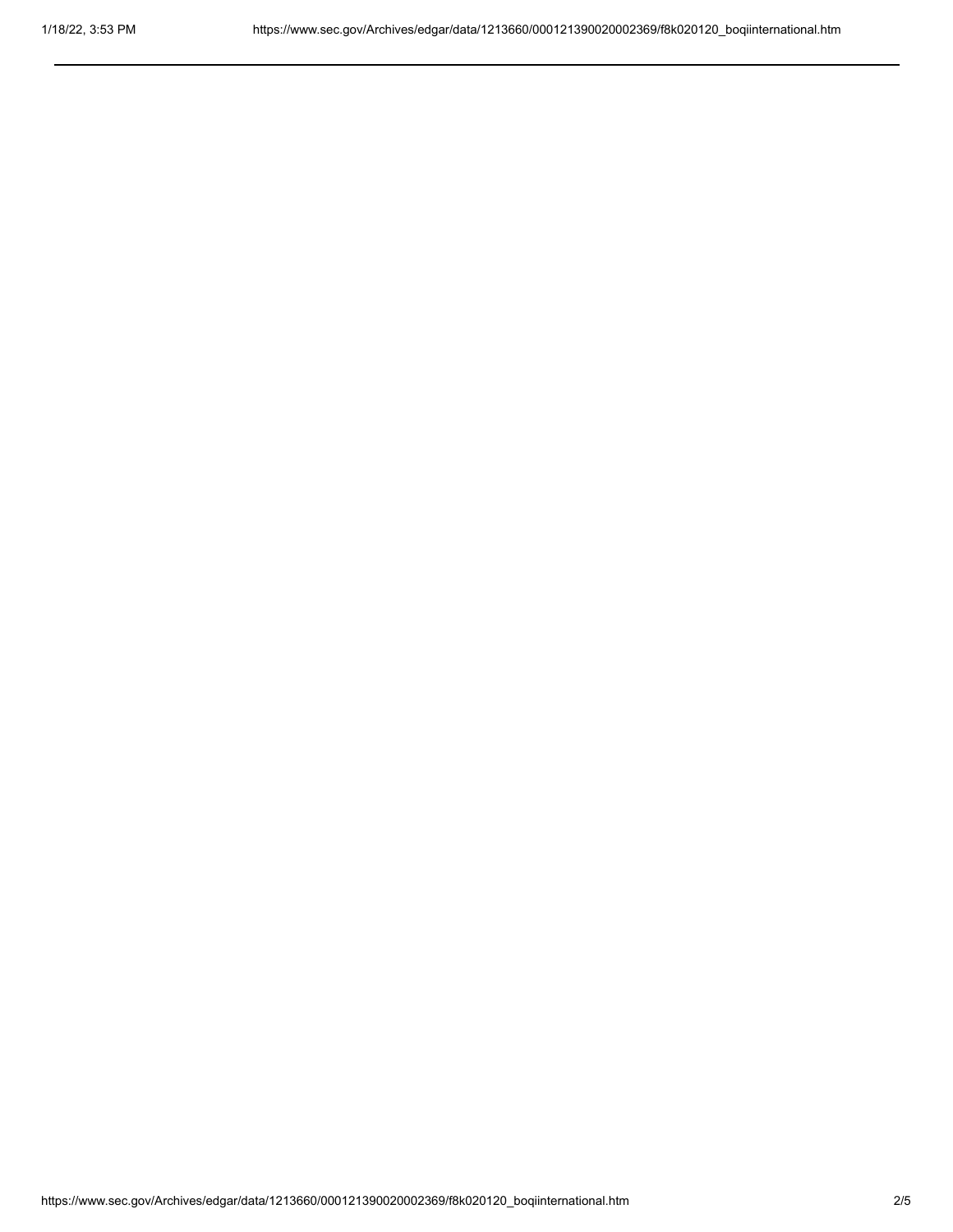#### **Item 1.01 Entry into a Material Definitive Agreement.**

On February 1, 2020, the Registrant entered into a stock purchase agreement (the "Agreement") with BEIJING XIN RONG XIN INDUSTRIAL DEVELOPMENT CO., LTD., a company organized under the laws of the People's Republic of China (the "PRC") ("Buyer"), CHONGQING GUANZAN TECHNOLOGY CO., LTD., a company organized under the laws of the PRC ("Chongqing Guanzan") and Mr. Zhou Li, an individual residing in the PRC ("Seller").

Pursuant to the Agreement, Buyer, a wholly-owned subsidiary of the Registrant, will purchase all the issued and outstanding shares (the "Shares") of Chongqing Guanzan from Seller.

The aggregate purchase price for the Shares is RMB 100,000,000 (currently approximately \$14,285,714), to be paid in 950,000 shares of common stock of the Registrant (the "Stock Consideration") and RMB 800,000,000 in cash (the "Cash Consideration"). The Stock Consideration will be paid at closing and the Cash Consideration, which is subject to post-closing adjustments based on the performance of Chongqing Guanzan in 2020 and 2021, will be paid pursuant to a post-closing payment schedule.

The closing of the Agreement is expected to be on or about April 20, 2020, subject to necessary regulatory approvals.

The foregoing description of the Agreement does not purport to be complete and is qualified in its entirety by reference to the Agreement which is filed as Exhibits 4.1 hereto, and is incorporated herein by reference.

The Registrant previously reported on its intention to purchase Chongqing Guanzan. Please see the Registrant's Form 8-K dated December 3, 2019 for further information.

## **ITEM 8.01 OTHER INFORMATION**

On February 3, 2020, the Registrant issued a press release announcing the entry into of the Agreement.

A copy of the press release is attached hereto as Exhibit 99.1 and incorporated herein by reference.

The information under this Item 8.01, including Exhibit 99.1, is deemed "furnished" and not "filed" under Section 18 of the Securities Exchange Act of 1934, as amended (the "Exchange Act"), or otherwise subject to the liability of that section, and shall not be incorporated by reference into any registration statement or other document filed under the Securities Act of 1933, as amended, or the Exchange Act, except as shall be expressly set forth by specific reference in such filing.

The information in this Current Report on Form 8-K, including Exhibit 99.1, may contain forward-looking statements based on management's current expectations and projections, which are intended to qualify for the safe harbor of Section 27A of the Securities Act of 1933, as amended, and Section 21E of the Securities Exchange Act of 1934, as amended. The statements contained herein that are not historical facts are considered "forward-looking statements." Such forward-looking statements may be identified by, among other things, the use of forward-looking terminology such as "believes," "expects," "may," "will," "should," or "anticipates" or the negative thereof or other variations thereon or comparable terminology, or by discussions of strategy that involve risks and uncertainties. In particular, statements regarding the efficacy of investment in research and development are examples of such forwardlooking statements. The forward-looking statements include risks and uncertainties, including, but not limited to, the effect of political, economic, and market conditions and geopolitical events; legislative and regulatory changes that affect our business; the availability of funds and working capital; the actions and initiatives of current and potential competitors; investor sentiment; and our reputation. The Registrant not undertake any responsibility to publicly release any revisions to these forward-looking statements to take into account events or circumstances that occur after the date of this report. Additionally, the Registrant does not undertake any responsibility to update you on the occurrence of any unanticipated events, which may cause actual results to differ from those expressed or implied by any forward-looking statements. The factors discussed herein are expressed from time to time in the Registrant's filings with the Securities and Exchange Commission available at http://www.sec.gov.

## **ITEM 9.01 FINANCIAL STATEMENTS AND EXHIBITS.**

#### **Exhibit Description**

- 4.1 Stock Purchase [Agreement](https://www.sec.gov/Archives/edgar/data/1213660/000121390020002369/f8k020120ex4-1_boqiinter.htm) dated February 1, 2020
- 99.1 Exhibit 99.1 Press Release dated [February](https://www.sec.gov/Archives/edgar/data/1213660/000121390020002369/f8k020120ex99-1_boqiinter.htm) 3, 2020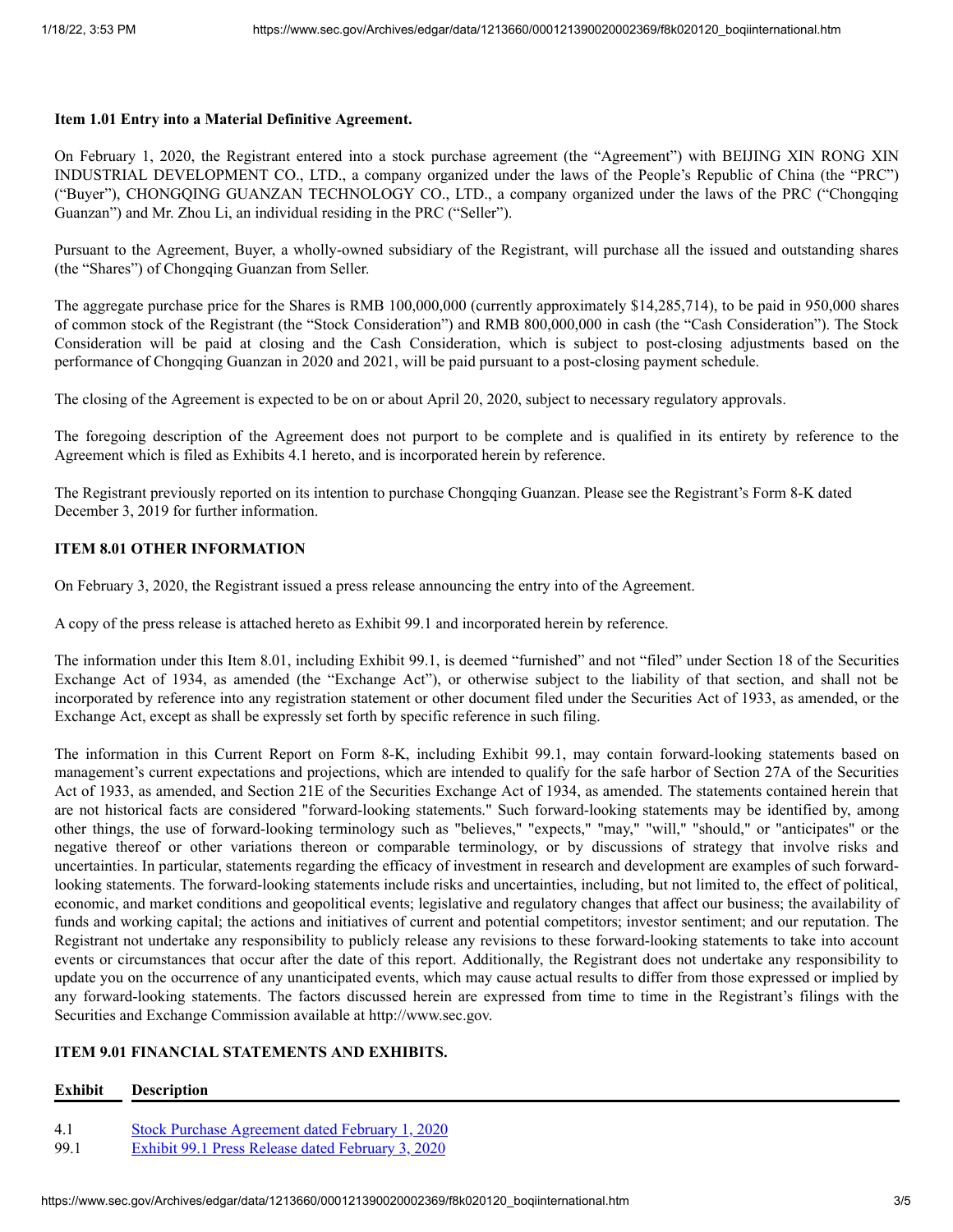1